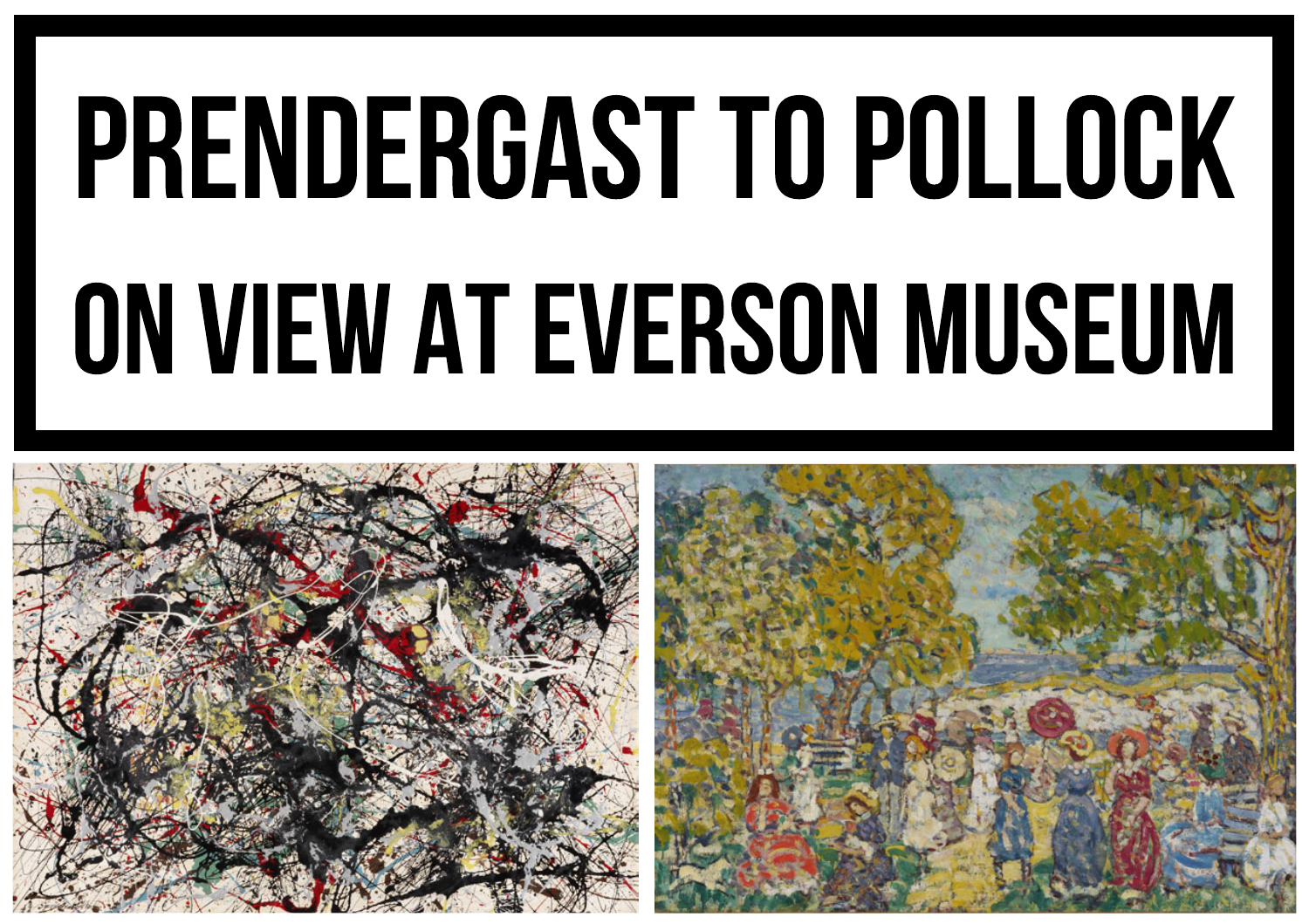Previous page left: Jackson Pollock (1912–1956), No. 34, 1949, Oil and enamel paint on white paper-board, mounted on Masonite, 22 by 30 1/2 inches.

Previous page right: Maurice Prendergast (1858–1924, "Landscape with Figures," circa 1912, oil on canvas, 29 5/8 by 42 7/8 inches.

SYRACUSE, N.Y. - The exhibition, ?Prendergast to Pollock: American Modernism from the Munson-Williams-Proctor Arts Institute? is on view through May 10 at the Everson Museum of Art. The exhibition of 35 masterworks is drawn from the permanent collection of the Munson-Williams-Proctor Arts Institute in Utica, N.Y.

Right: Charles Burchfield (1893–1967), "Dead Sunflower (Portrait of a Sunflower; Cornfield)," 1916, transparent watercolor on watercolor paper, 19 7/8 by 13 15/16 inches.

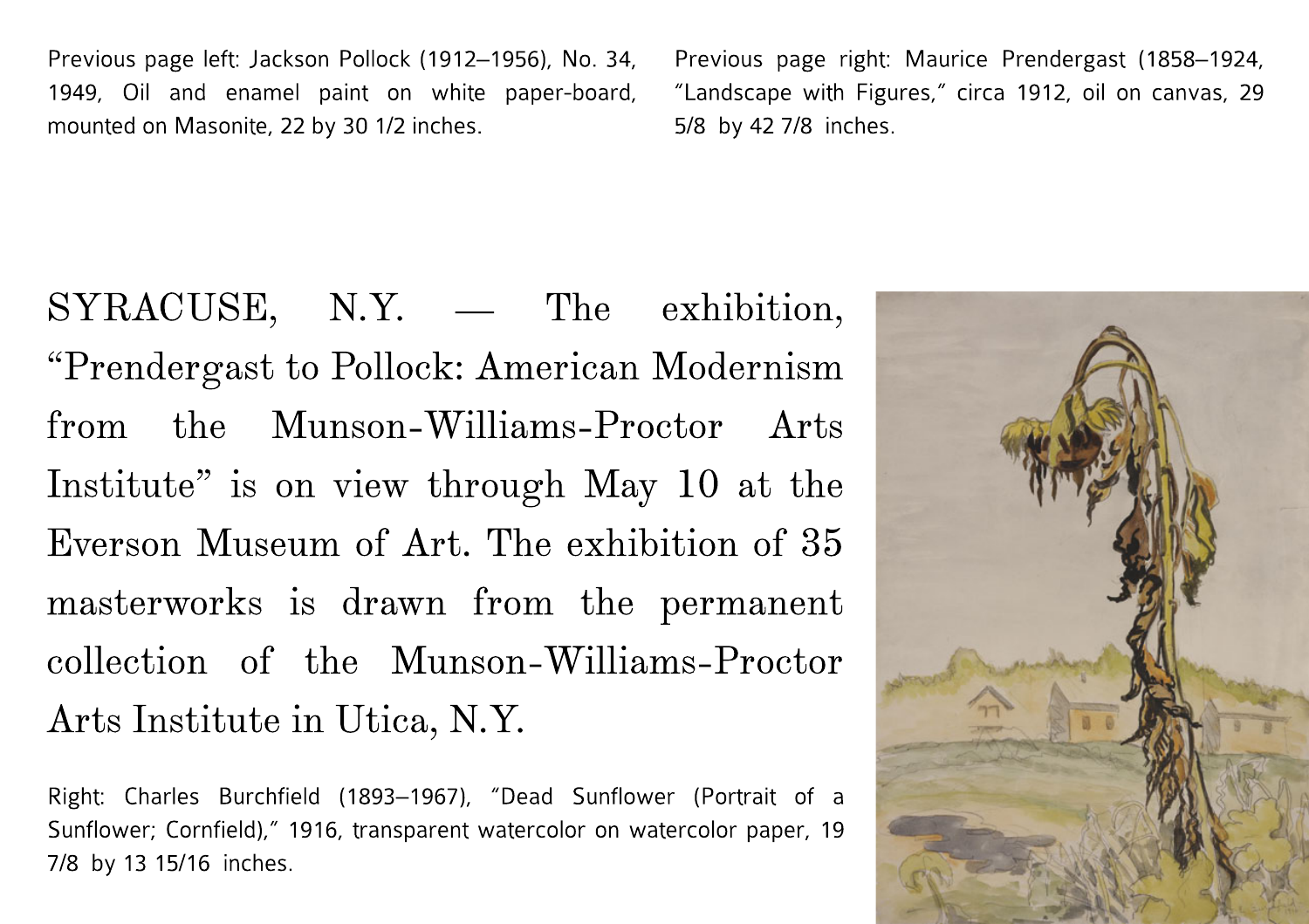

?Prendergast to Pollock? features important paintings by many of the leading progressive and avant-garde American artists who shaped the history of American art the Everson Museum?s permanent

Ilya Bolotowsky (1907-1981), "Marine Variation no. 2," circa 1940-42, oil on Masonite, 11 by 13 1/4 inches.

in the first half of the Twentieth Century, including Charles Burchfield, Arthur B. Davies, Arthur Dove, Arshile Gorky, Edward Hopper, George B. Luks, Reginald Marsh, Jackson Pollock, Maurice Prendergast, Theodoros Stamos, and Mark Tobey. Additional works are drawn from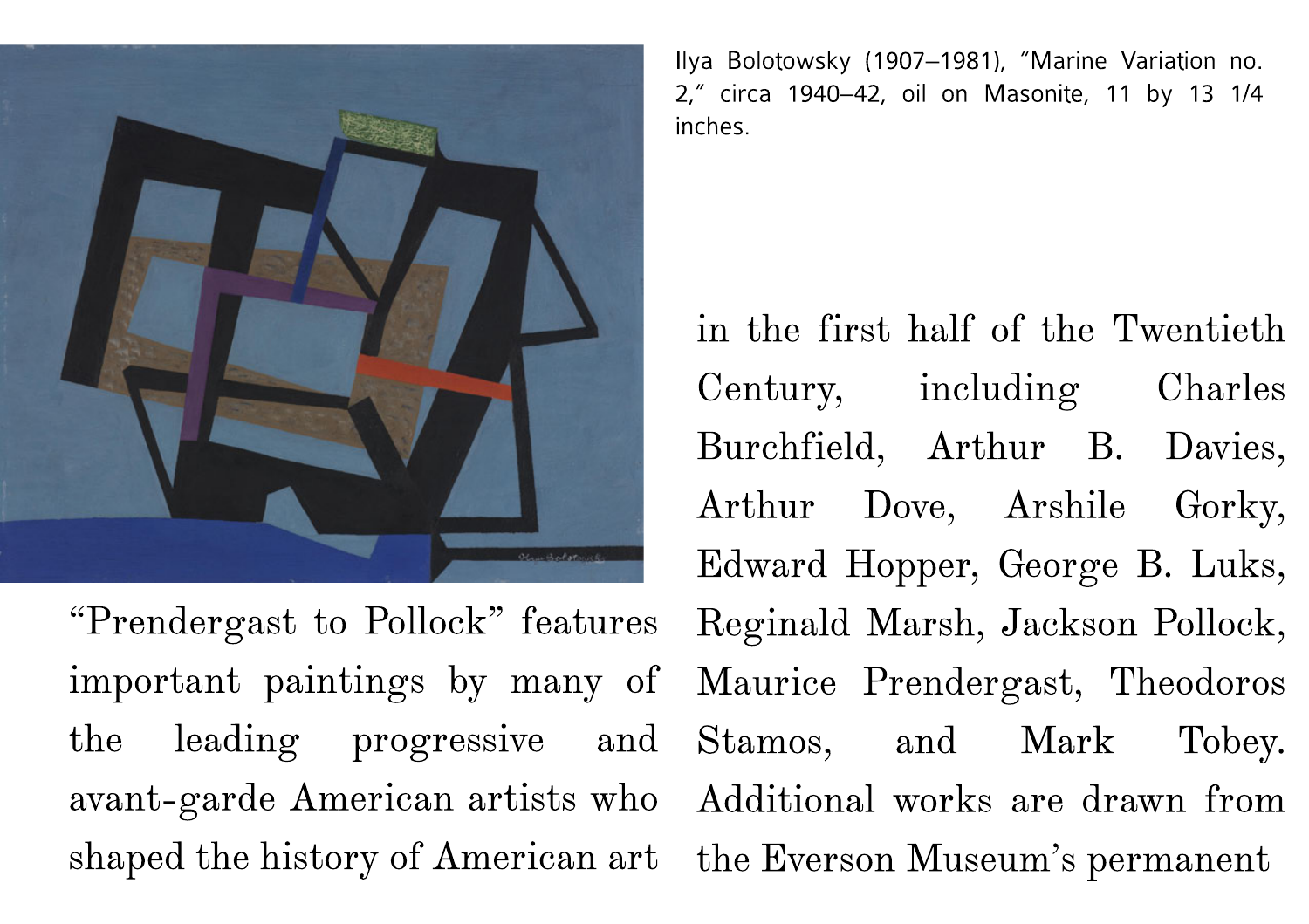

Harry Bertoia (1915-1978, "Quadrilaterals," circa 1944-45, ink on wove paper, 25 by 38 1/4 inches.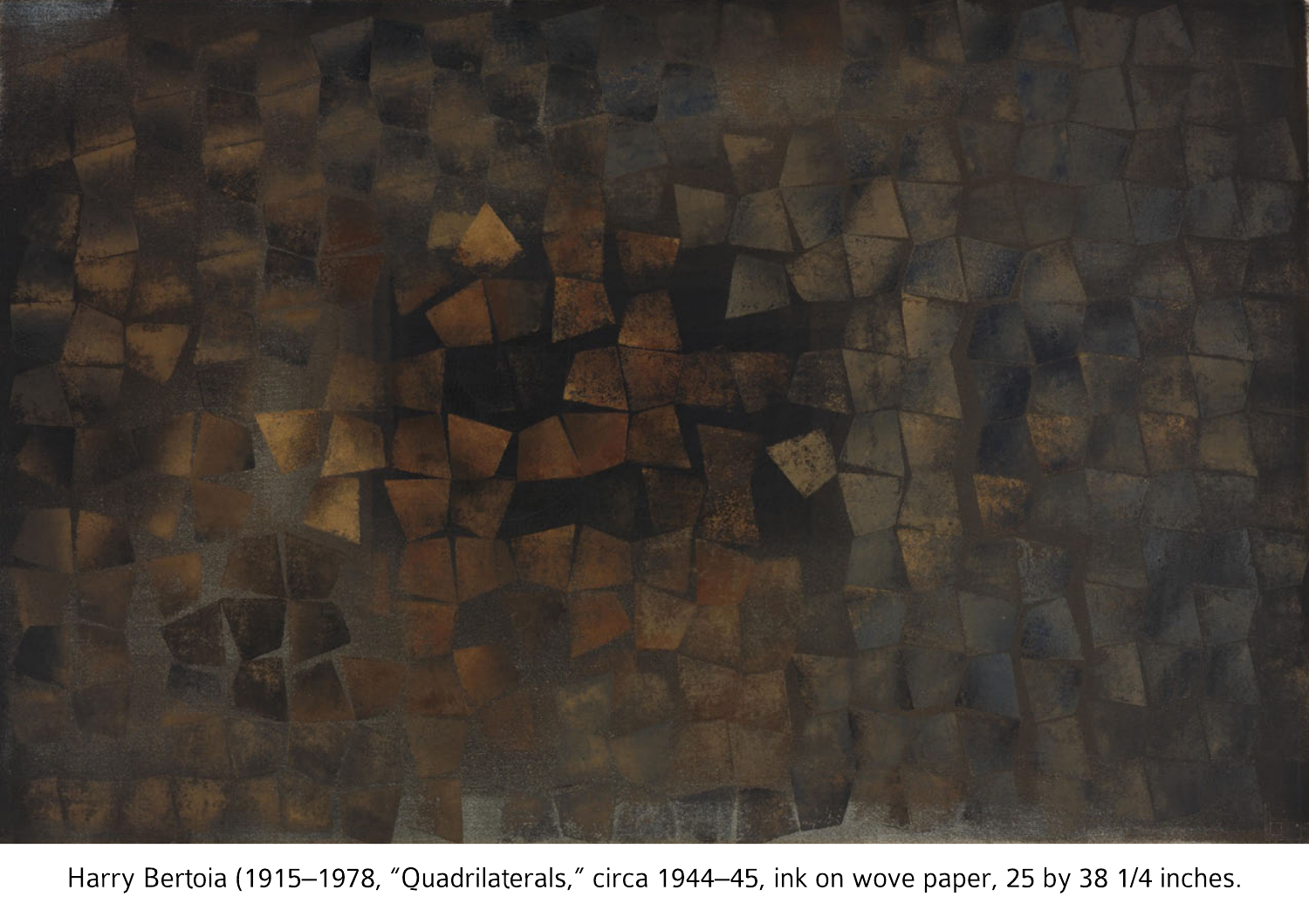collection.

Many of the paintings in ?Prendergast to Pollock? were originally owned by Edward Wales Root  $(1884-1956)$  of Clinton, N.Y., a pioneering collector of modern American art who, over the course of nearly five decades, kept current with the contemporary art of his lifetime. In 1957, Root bequeathed his large collection of 227 American Modernist pictures ranging in date from 1902 to 1953 by 80

different American artists to the Utica museum.



Eugene Speicher (1883-1962), "Brigham's Yard, **Kingston,? 1928. Oil on linen, 27 1/4 by 34 3/8 inches.**